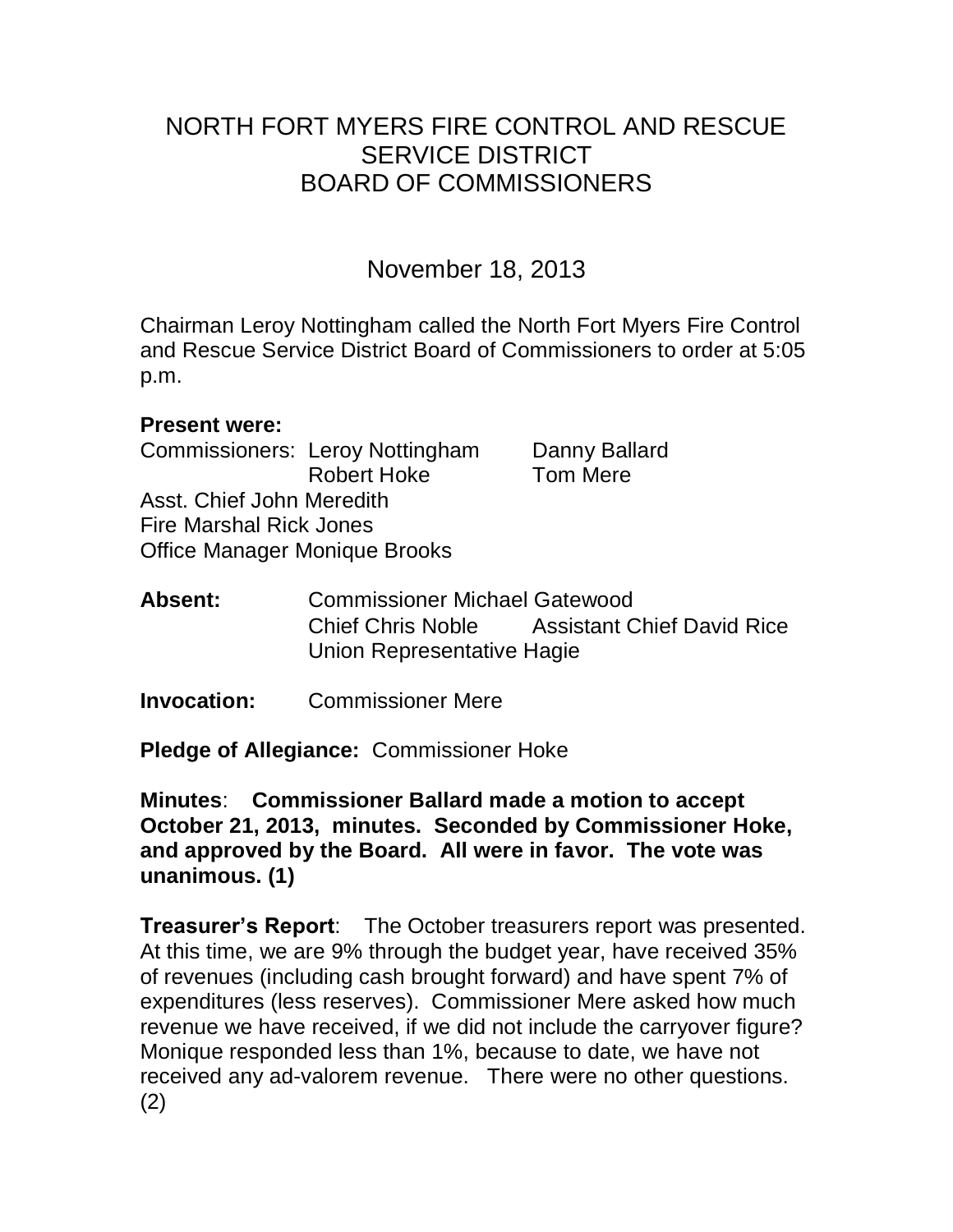## **Chief's Report:**

By Assistant Chief John Meredith-

- Weekly reports and monthly run sheet is attached
- The Chiefs met with our new County Commissioner, and he seems very interested in helping out the North Fort Myers community
- We began scheduled truck maintenance this week

## **Training:**

Report is attached. There were no questions.

**Fire Prevention:** Report is attached.

Commissioner Mere asked what was happening at corner of I-75 and Bayshore? Fire Marshal Jones responded that is a Love's Truck Stop, however, that is not in our District.

Commissioner Nottingham asked what was going up, on Old 41, by the Willis Road station? Jones responded that was a storage unit. Commissioner Ballard asked about the status of Race Trac? Jones said that has been delayed till end of 2014. There were no other questions.

**Public Education:** Report is attached. We have been busy this month. Commissioner Mere said he was in attendance at the Trunk or Treat, and our personnel did a "fine job". There were no questions.

**Union: Absent --** There were no questions.

### **Old Business:**

Updates on projects:

Barrett Road Station- New section is almost complete. Re-modeling of the old section is well under way.

Commissioner Ballard asked about the insulation at Slater Road? Both Chief Meredith and Fire Marshal Jones responded that Slater is